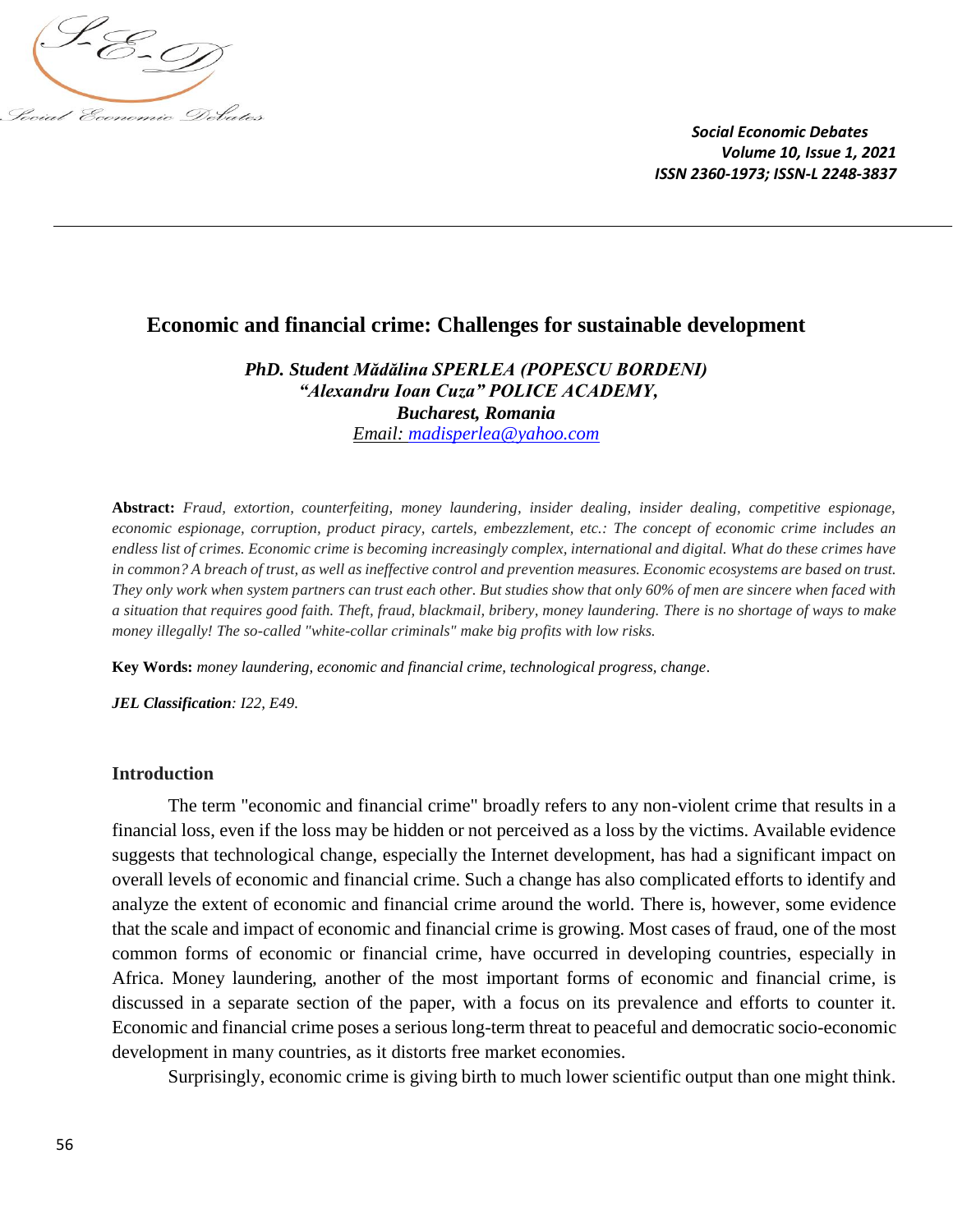

Estimating the extent of economic crime and its effects is primary important to all those who contribute, in one way or another, to the fight against economic crime.

For the private sector primarily, it remains inconceivable at the global level to deploy measures to combat economic crime, which could cost more money than it saves. For government officials, the fight against crime does not have to be economically viable, but the police and justice are increasingly interested in the amounts they can get in the form of confiscations when investigating and prosecuting economic crimes.

Therefore, in order to respond to the widespread concern among the actors involved in the fight against economic crime, to know whether the means implemented against this crime remain profitable, it is a question of being able to identify, on the one hand, the parameters on which they depend, the costs of economic crime and, on the other hand, the assessment of the economic impact of measures of prevention, deterrence, awareness, education, detection and repression, which are implemented against various forms of economic crime.

Specifically, the calculation of the effectiveness of the fight against economic crime is based on a variety of information sources (data), operational processes, available indicators, sampling techniques, statistical tests and methodological projects (such as experimental design). The quantification of the effects of the crime and the results obtained with the means to combat it depend on all these instruments.

Financial crime ranges from simple theft or fraud, committed by malicious persons, to large-scale operations, controlled by organized criminals, present on all continents. The gravity of these criminal activities should not be underestimated because, in addition to their economic and social repercussions, they are often closely linked to violent crime and even terrorism.

Financial crime is affecting us all, and it has gained a lot of ground as a result of rapid technological advances.

Organized gangs operate internationally to avoid detection, and stolen funds cross several physical and virtual boundaries before reaching their destination. This is where our global police networks play a crucial role.

Financial crime is both the result of individual deviance and the final stage of financial capitalism. Financial criminals are inseparably "actors", aware of their actions and "agents" who commit crimes because the social space or "domain" in which they operate is itself criminogenic. Deregulation of financial markets and widespread competition in social and tax systems are associated with an anthropological conception of the person. He appears as an absolute self-defined, self-determined and self-referred, arbitrating his own choices and preferences. To complete the macroeconomic sequences, this financial capitalism offers, at the other end of the chain, objects and services that are addressed to impatient and greedy consumers whose frustration or desire for distinction is the main source of future acquisitions. If individuals remain demoted to work and increasingly powerless from a political point of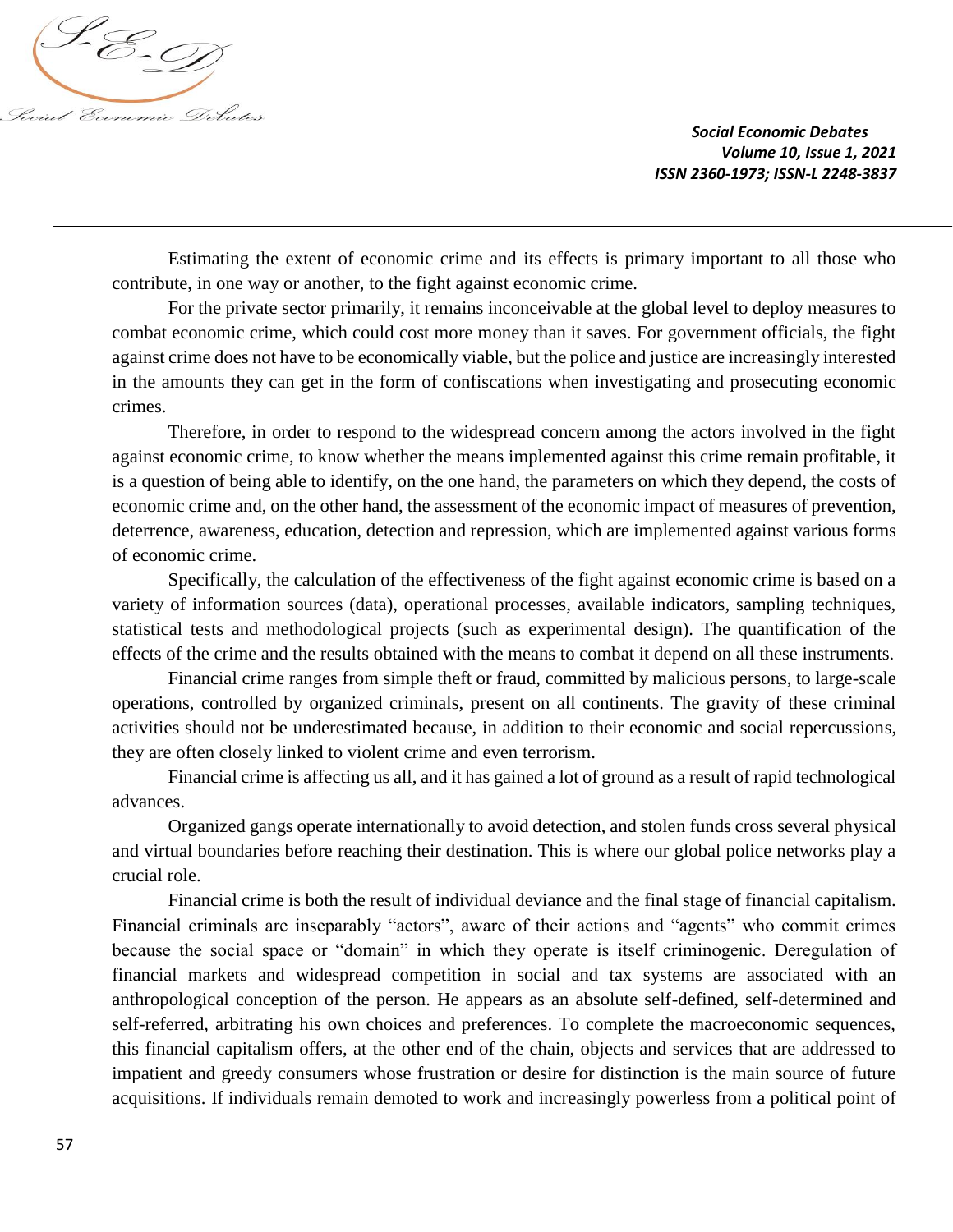

view, the proposed and valued model is that of each person's ability to get rich indefinitely or to consume indefinitely.

There are very strong interdependencies between the explosion of income and wealth inequalities, the deterioration of working conditions and the spread of financial crime. Financial corruption and crime are the product of the rules of the profit-seeking game, which disqualifies the value of work. In the end, the result is no longer citizen trust and universalism, but the creation of different, segmented and divided worlds, which are strengthened by both the rich and the poorest populations. So the question is what will happen to the "norm" in the context of a full release from economic and financial competition and deregulation of markets? What does it mean to be a financial criminal and therefore "deviant" when acting in economic and social spaces whose rules of the game in force, meaning "norms" favor, first of all, the spirit of competition, culture of results, obsession for personal success and the narcissistic cult of individual performance?

## **Research methodology**

Documentary research was used to write this article as a method of collecting previous data, meaning data already collected by other researchers. It takes the form of literary research, using articles or books by different authors.

In order to carry out this research, I focused, first of all, on acquiring knowledge and not so much on applying this knowledge in practice. It is a commonly used scientific method.

Thus, this qualitative research is a type of research that explores and offers deeper perspectives on real world problems. Qualitative research gathers the experiences, perceptions and behavior of the researcher.

One of the strengths of qualitative research is its ability to explain processes and patterns of human behavior that can be difficult to quantify. Phenomena such as experiences, attitudes, and behaviors can be difficult to accurately capture quantitatively, while a qualitative approach allows participants themselves to explain how, why, or what they thought, felt, and experienced at a particular time or event of interest.

### **Results**

Economic and financial crime is closely linked to changes and the development of societies and may in fact arise in the form of innovation by individuals to adapt to changes in society (Merton, 1968). In a society that evolves on its own through perpetual change, the adaptation of individuals to the new socio-economic conditions can be achieved differently. Economic development and economic crises that trigger major social changes also stimulate criminals, through the reflux effects created by violations of the law and the time elapsed until the enactment of new laws. Thus, business people are able to invent various forms of white-collar crime, such as tax fraud, money laundering and other forms of fraud, while poor people can engage in illegal activities, such as prostitution, gambling and drugs. (Aniţei, Lazăr.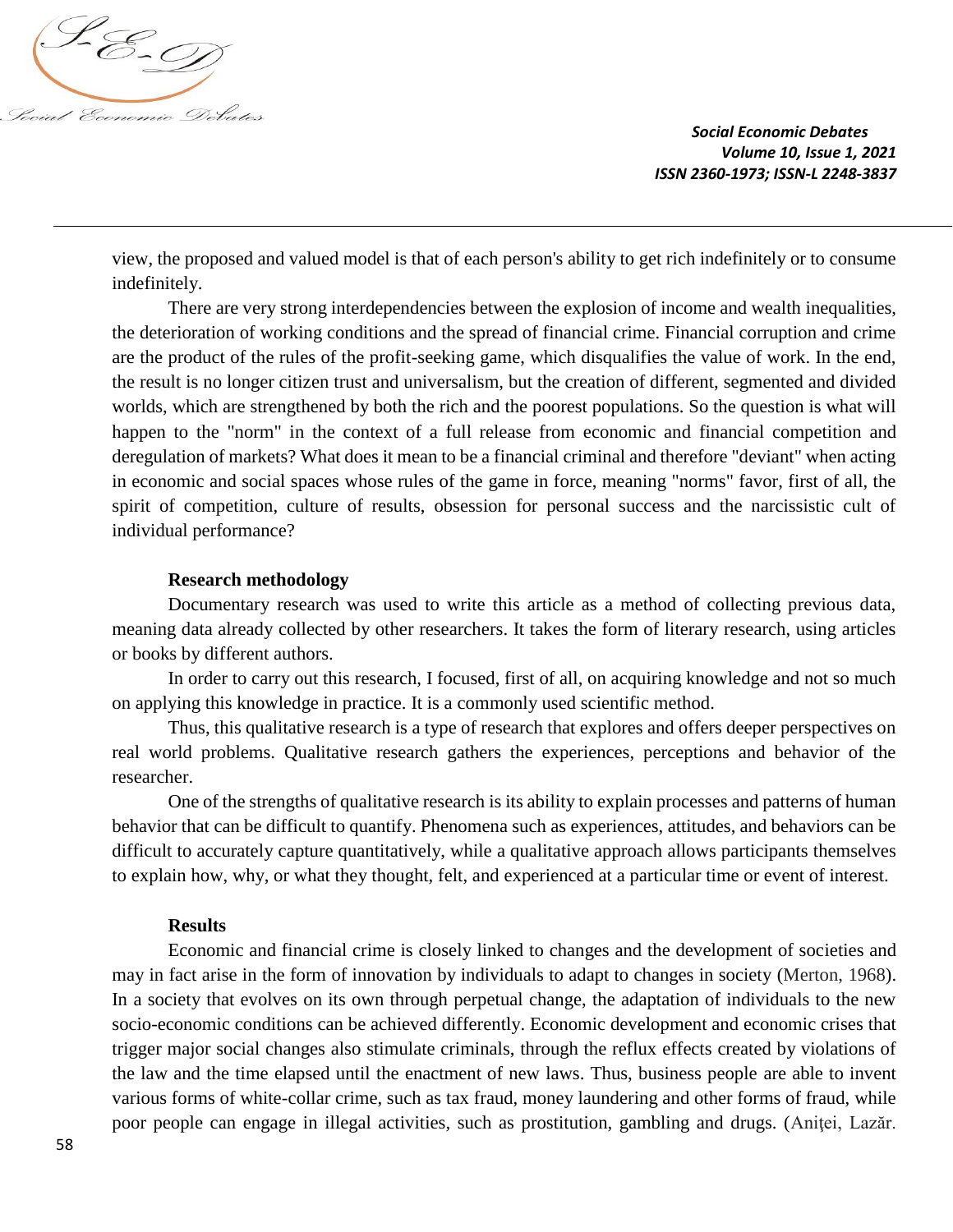

2016). According to Durkheim (Durkheim, 1974), a well-known sociologist, "crime is as natural in society as birth and death, and a society without crime would be pathologically overpowered", so that, in theory, crime could disappear completely only if all members of society were had the same values, but such standardization is neither possible nor desirable". (Amza, 2002).

Achim study et al. (Achim, Borlea, Găban, Cuceu. 2018) highlights the main differences between developed and emerging countries and highlights the specific patterns of developing countries, which are commonly recognized as changing the main factors of the economy. Thus, the privatization process, the legislative framework, public influence or export orientation are factors that create specific conditions in which the same factors produce different effects than in developed countries (Earnhart, Dietrich, Lubomir Lizal. 2007). The level of compliance is also linked to the level of development of the society, while the results of the research show that a higher level of development leads to a higher level of compliance with the rules and therefore a better ability of payment and tax collection (Torgler, 2004). Thus, the underground economy and fiscal non-compliance could be potential expressions of people's dissatisfaction with the provision of public goods and the welfare of the state, according to Brosio et al. (Brosio, Cassone, Ricciuti, 2002).

A number of important cases in Europe and North America over the last ten years illustrate the damage that economic and financial crime can do, not only by severely damaging the credibility of companies and institutions, but also by promoting bankruptcies and job losses. In the developed world, the impact of such crimes may be easier to control due to the size of their economies and their ability to implement appropriate regulatory mechanisms. In contrast, in the developing world, the long-term impact on sustainable development and the associated costs are significantly higher due to weak regulatory structures and more limited government capacity. The definition and scale of "Economic and financial crime" broadly refers to any form of non-violent crime that results in financial loss. This crime covers a wide range of illegal activities, including fraud, tax evasion and money laundering. On the other hand, the notion of "economic crime" is more difficult to define, and the concept remains difficult to define accurately. The problem is furthermore complex because of the rapid advancement of technology, which offers new means of committing such crimes. It is difficult to determine the general extent of the phenomenon, partly due to the lack of a clear and mutually agreed concept that economic and financial crime registration systems differ considerably from country to country and many cases are not reported because companies or financial institutions choose to handle incidents internally. However, it is increasingly recognized that economic and financial crime, in particular fraud, is one of the fastest growing crimes.

#### *The impact of technological progress*

Extraordinary progresses in technology have transformed the global flow of information and the way business is conducted. The Internet and its global coverage, the growing introduction of software into the banking industry, and other technological developments have opened up new ways of harm to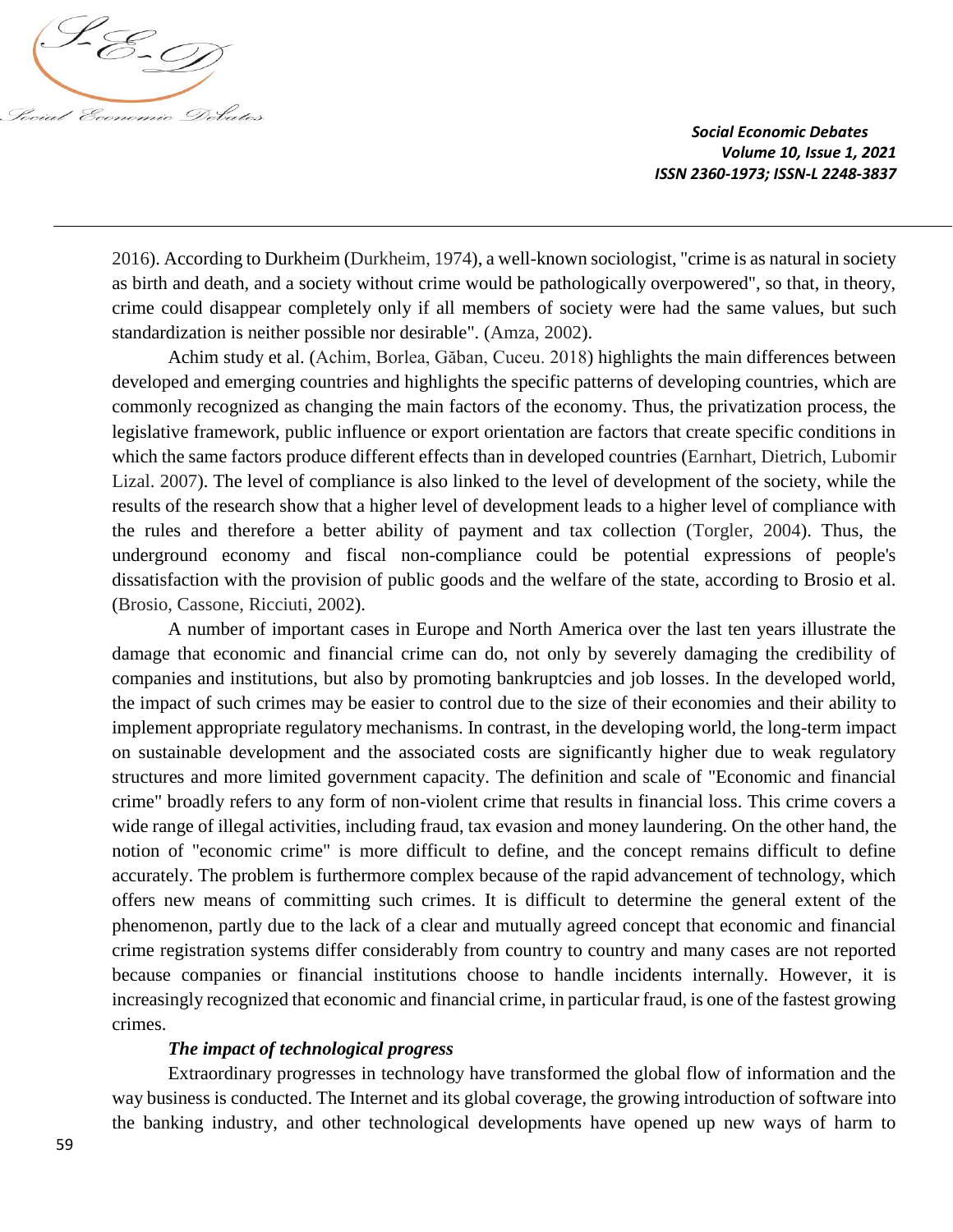

advanced organized crime groups. Fraudulent use of credit or debit cards, for example, has become a global business. Identity fraud is another area of crime, which is based on the misappropriation of personal data of persons and the falsification of their identity. In many types of economic crime using advanced technology, the physical presence of the criminal is not necessary: this means that these crimes can be committed in countries where the legal frameworks and law enforcement infrastructure to counter it are the weakest. The numbers suggest that economic and financial crime has continued to grow rapidly, mainly due to new informational technologies and the growth of online banking, as well as the marketing of the Internet and related tools.

## *Money laundering*

Money laundering is one of the most common forms of economic and financial crime. Criminal activities generate significant illegal profits, which must be covered in order to be reintroduced into the legal financial system. Money laundering gives criminals cash and reinvested capital. As with all types of economic and financial crime, the countries with the weakest regulations and controls in the financial sector are the most vulnerable to money laundering. This undermines the integrity of their financial institutions, distorts capital markets and stops foreign direct investment.

#### *Impact on sustainable development*

The fraudulent activities mentioned above take the place of legitimate economic activities and discourage investment. Economic and financial crime poses a serious long-term threat to peaceful and democratic socio-economic development.

Capital markets cannot grow in countries where illegal economic and financial activities are socially accepted, as they must be based on high professional, legal and moral standards and values. Even the perception that illegal economic and financial acts are being committed can cause economic damage. Public suspicion undermines the legitimacy of the government. It is therefore essential to effectively address this form of crime with a view to sustainable development. Prevention and control of economic and financial crime. More effective action is needed from the international community and institutions to combat financial crime, especially money laundering. Transnational organized crime is a critical threat to the global community and has recommended negotiating a comprehensive international money laundering convention. Although no international instrument specifically addresses the issue of economic and financial crime, the United Nations Convention against Transnational Organized Crime and the United Nations Convention against Corruption include provisions for establishing an international framework for responding to such criminal activities. A comprehensive common approach to solve this problem could further contribute to strengthening international law enforcement and cooperation mechanisms. This would require standardizing the legal definitions of economic and financial crime and generalizing the skills needed to investigate such acts in the judiciary, especially in developing countries. The United Nations Office on Drugs and Crime is already providing technical assistance to help governments develop their capacity to fight economic and financial crime, and in particular money laundering.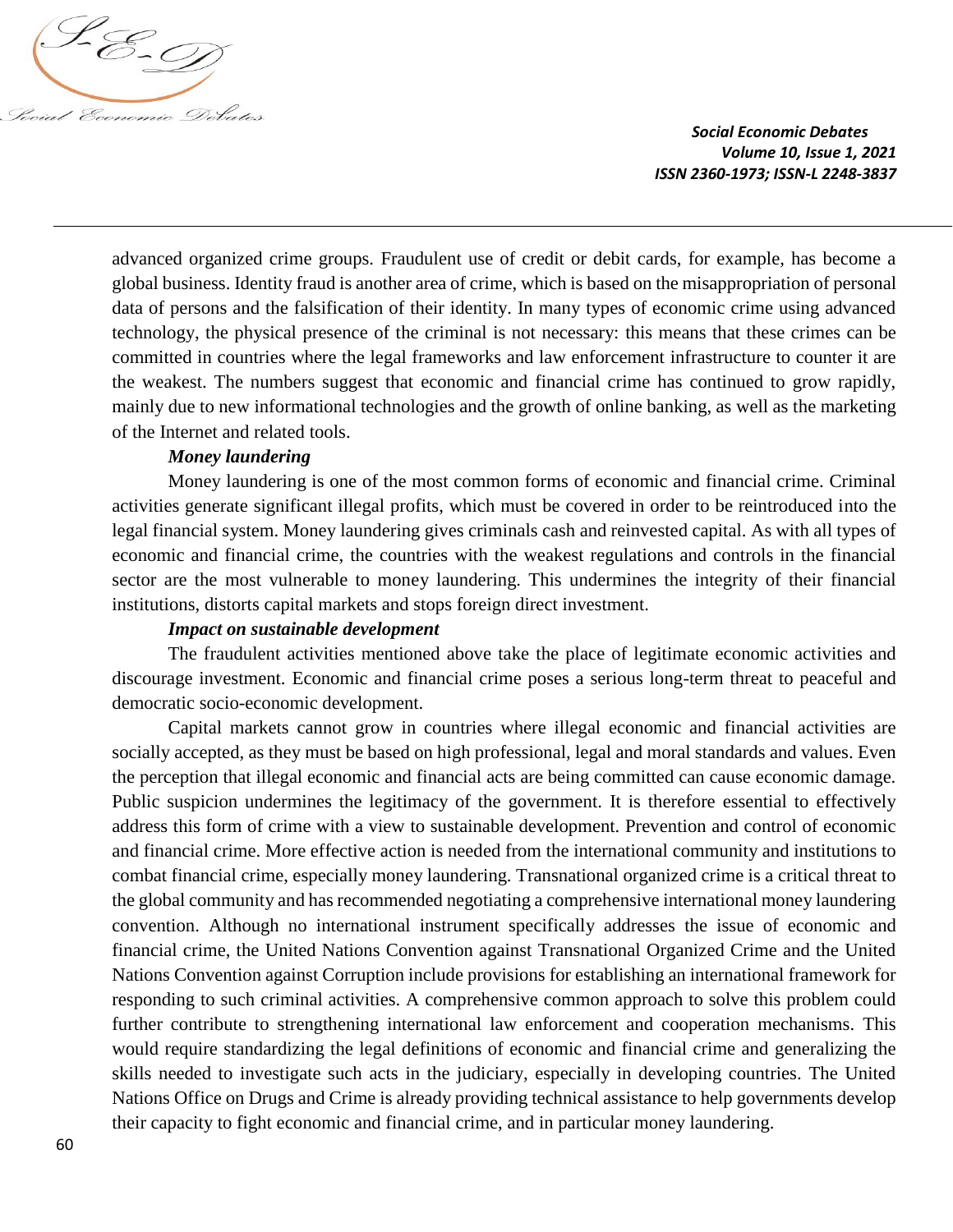

The fight against financial crime is a social and cultural issue because it confronts individuals with their collective responsibilities. Accepting the idea of an egalitarian, equitable, united society necessarily leads to the recognition of taxes as the fruit of a collective virtue. Giving up taxes undermines democratic and social balance. We are drawn to three of the most representative proposals:

- Promoting the emergence of global fiscal governance, making it possible to apply a form of international fiscal order;
- Promoting socially responsible fiscal behavior from the companies;
- Strengthen the prerogatives of employee representative institutions regarding the prevention of tax fraud and tax evasion.

Financial crime has been a central issue on the international stage for several decades. Authorities are constantly looking for new ways to detect and prevent financial crime, and criminals are constantly developing innovative tactics to stay ahead.

Financial crime is defined as a crime that is specifically committed against property. These crimes are almost always committed for the personal benefit of the criminal and involve an illegal conversion of ownership of the property in question. Financial crimes can take many different forms and are happening all over the world. Money laundering, terrorist financing, fraud, tax evasion, embezzlement, forgery, counterfeiting and identity theft are among the most common crimes facing the financial sector. These crimes are being committed every day, and governments around the world are constantly pursuing financial criminals in search of new ones. The two most common types of financial crime today are money laundering and terrorist financing. While the term "terrorist financing" is quite simple, money laundering can be a more difficult concept to understand. In essence, however, money laundering is nothing more than disguising the product of crime. Cartels and mafia groups are among the most prominent money laundering agents in the popular media, but money laundering can extend beyond organized criminal groups and takes place on many levels.

Criminals who launder money and finance terrorists usually use very sophisticated techniques, which means that they are difficult to detect and catch. Both crimes are often international, as money launderers and terrorist financiers have to smuggle money across borders to facilitate their plans. It is not uncommon for these criminals to have corrupt relationships with the government and corporations; they may be employees of financial institutions, accountants, government officials and other service providers. The main method by which officials currently fight financial crime is extended surveillance through the use of technology. Anti-money laundering technology has made it much easier to catch criminals or bring criminals to justice, as it allows financial professionals to quickly collect, organize, and view account and transaction data. Compliance software is now commonly used by financial institutions and companies to track customers because of its efficiency and ease of use.

## **Conclusions**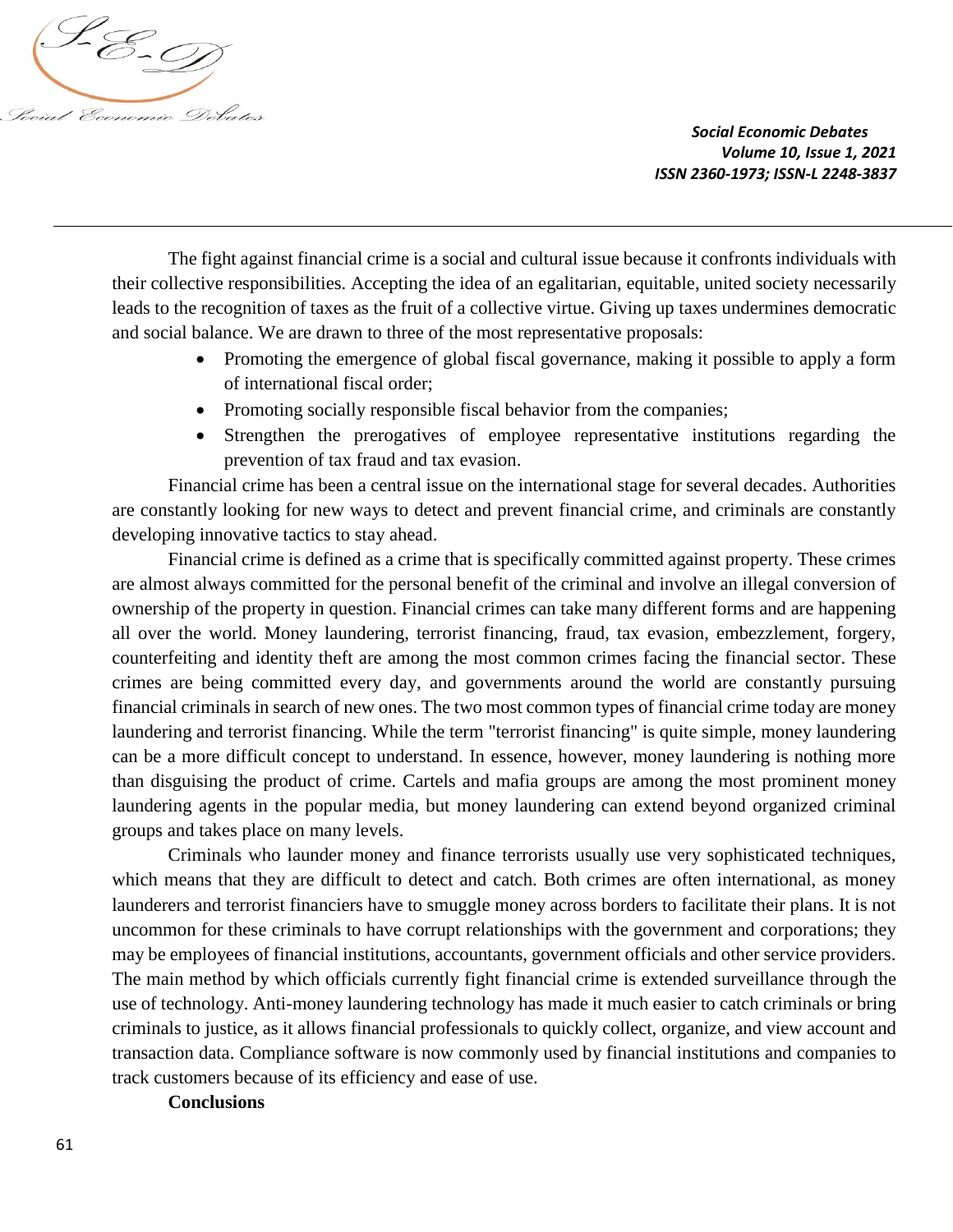

In the light of the evaluation of the social cost of financial crime, the fight against this scourge is a democratic and financial issue of crucial importance.

Therefore, the fight against financial crime often faces the limitations of national justice systems that do not have sufficiently adapted legal instruments to deal with large-scale international phenomena. These limits are amplified by the interests of the great powers, the G8, for example, whose sophisticated and capital-intensive economies are engaged in fierce competition.

At the level of companies, social organizations, various organizations, such as ONGs, associations, local authorities, these are often mafia networks that operate to protect or promote economic, political or social interests. Correlatively, there is generally personal enrichment.

At lower levels, this offense may relate to the simple embezzlement of funds for the benefit of an individual or a group of persons.

Governments need to consider the effect of the development of society on the various types of economic and financial crime in order to understand the main factors that drive these acts and thereby to make the right decisions. We support the positive impact of economic and sustainable development on most of the economic and financial crimes studied, so all government policies that support economic development, such as promoting macroeconomic stability and production development, investment in public services and an efficient tax collection is expected to have a beneficial effect on reducing corruption, the underground economy and cybercrime. Economic and social policies are closely linked, so the positive impact of declining financial and economic crime should also be reflected in people's lives and well-being. A prosperous and safer economic environment should benefit the quality of life of nations, and this could be a future direction for our research. These economic and financial crimes should be reduced as a result of increasing the sustainable development of countries, achieved through measures to reduce poverty, public awareness, participation in global environmental efforts and more. Money laundering management must take into account the particularities of its direct relationship with the economic and sustainable development of the EU-27, so that policies and procedures to prevent money laundering should be regularly reviewed and customer acceptance policies and procedures that are in place. The risk of money laundering should be taken into account in order to always know your customer, especially because of his "white collar" profile.

# **Bibliography**

- Achim, Monica Violeta, Sorin Nicolae Borlea, Lucian Găban, and Ionuț Constantin Cuceu. 2018b. Rethinking the shadow economy in terms of happiness. Evidence for the European Union Member States. *Technological and Economic Development of Economy* 24: 199–228
- Amza, Tudor. 2002. *Criminologie, Tratat de teorie şi politică criminologică (Criminology, Treatise on Criminological Theory and Policy)*. Bucharest: Lumina Lex Publishing House, p. 420